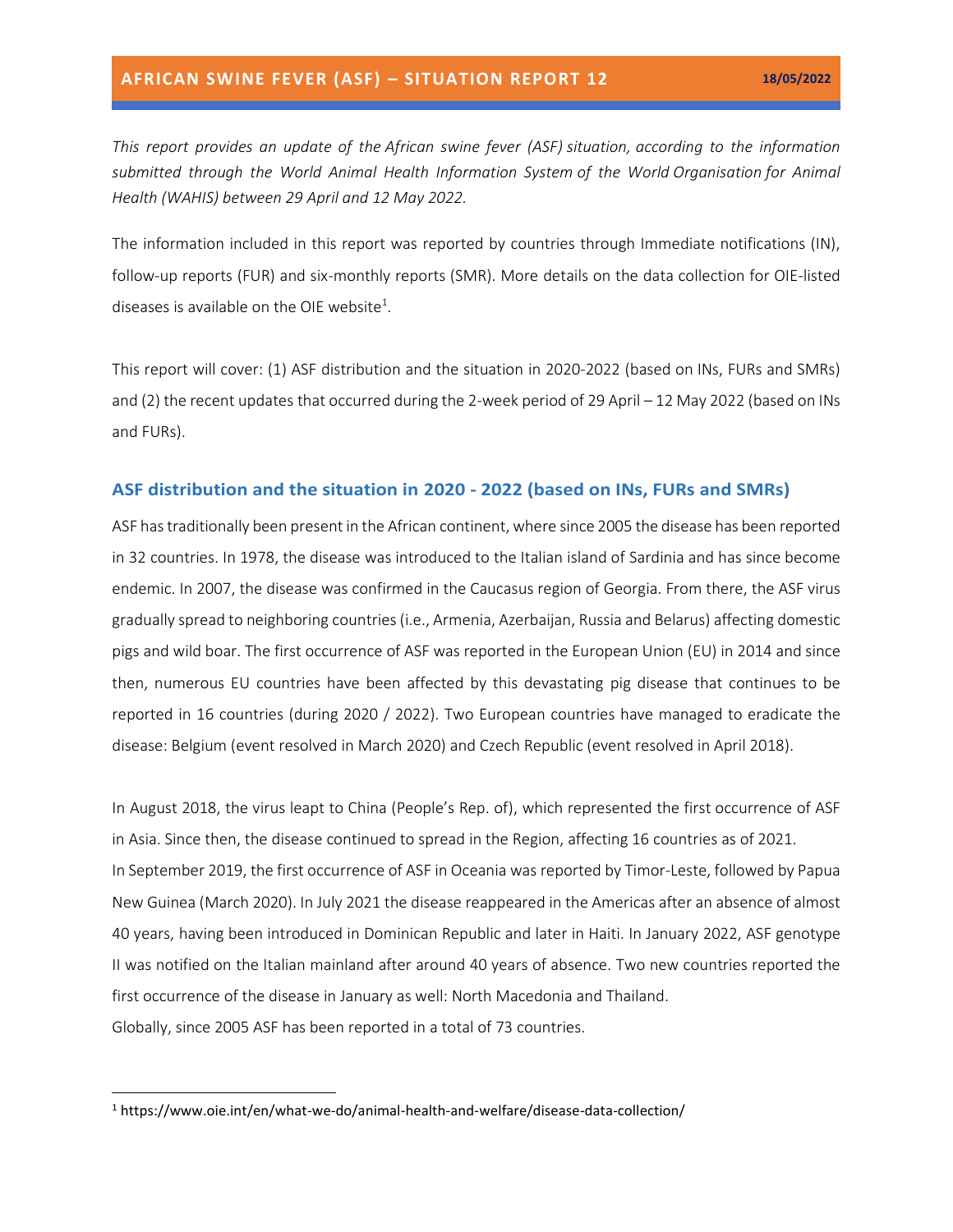

ASF distribution in 2020-2022 (as of 13 May 2022) is shown in Figure 1.

*Figure 1. Map of the world displaying the presence of ASF by Administrative divisions (2020 – 13/05/2022)* 

### Summary of the ASF situation by world region (2020-2022)

In total, since January 2020 ASF has been reported as present in five different world regions in 38 countries, affecting more than 1,110,000 pigs and more than 34,000 wild boars(data reported through INs and FURs), with more than 1,840,000 animal losses. Further details, split by world region are included in Table 1.

Table 1: Summary of the number of outbreaks, cases and animal losses caused by ASF in the different world regions since January 2020 (data reported through INs and FURs – these figures cover only epizootic situations while additional information reported through SMR for enzootic situations are not included here because of submission delays).

|                 | <b>Outbreaks</b> |           | <b>Cases</b>  |           | Losses*       |
|-----------------|------------------|-----------|---------------|-----------|---------------|
|                 | Domestic pigs    | Wild boar | Domestic pigs | Wild boar | Domestic pigs |
| <b>Africa</b>   | 173              |           | 13,643        |           | 20,984        |
| <b>Americas</b> | 255              |           | 9,567         |           | 17,766        |
| Asia            | 1,167            | 2,083     | 92,801        | 2,693     | 428,804       |
| <b>Europe</b>   | 3,507            | 19,173    | 997,754       | 32,186    | 1,375,922     |
| Oceania         | 4                |           | 500           |           | 397           |
| <b>Total</b>    | 5,106            | 21,256    | 1,114,265     | 34,879    | 1,843,873     |

\*Losses (deaths + animals killed and disposed of): this figure refers to losses in the establishments affected by the outbreaks and it does not include the animals culled in areas around the outbreak for controlling the disease.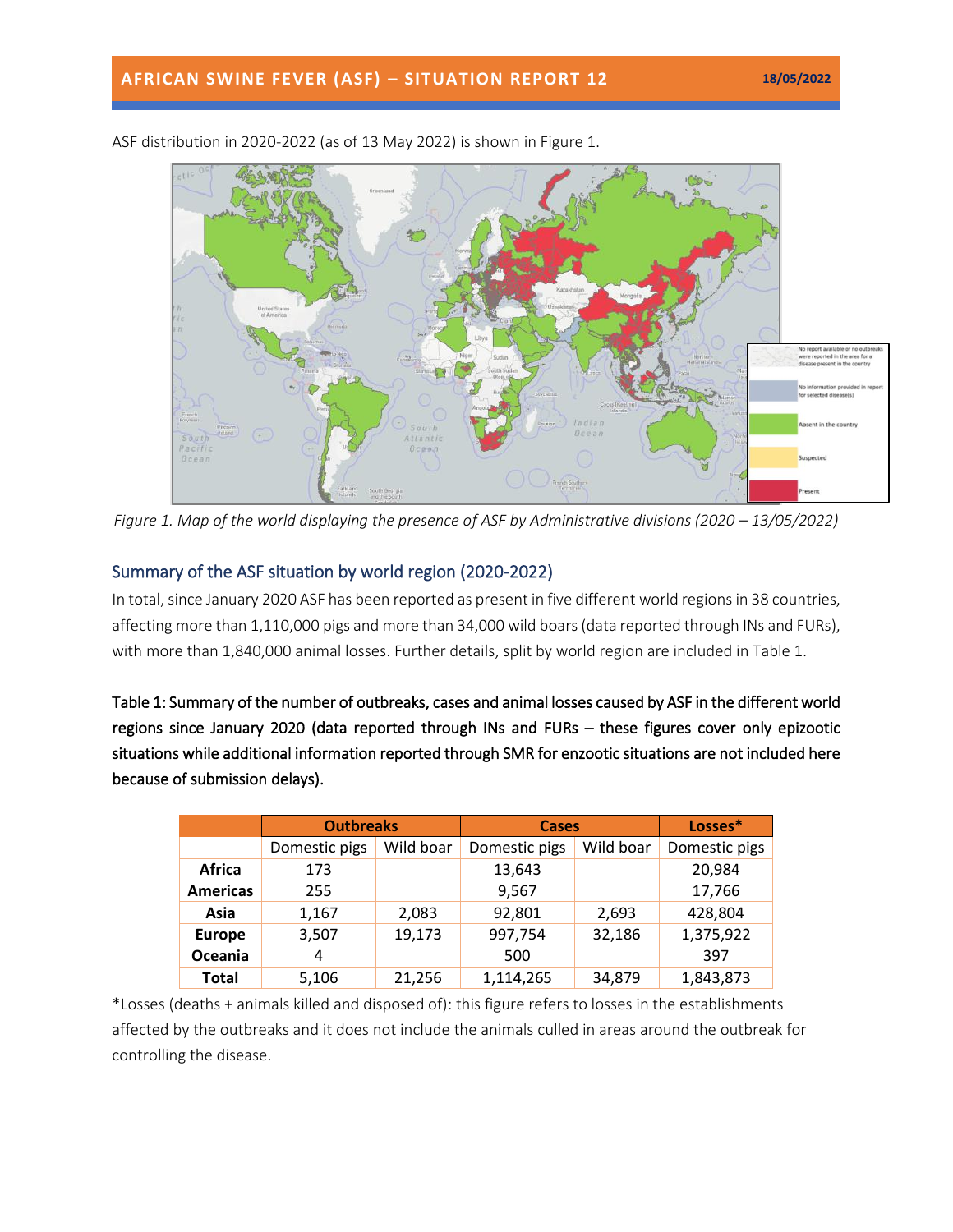#### Summary of the global situation and recommendations

Since January 2020, 8 countries have reported ASF as a first occurrence in the country, while 12 countries reported its spread to new zones. In 2022 alone, 3 countries reported the first occurrence of ASF and 3 countries reported the first occurrence in a zone. This highlights a continuous spread of the disease into new countries, and new zones in countries already affected.

As observed in Europe and in some regions of Asia, the transmission of ASF seems to depend largely on the wild boar population density and their interaction with low-biosecurity pig production systems. Good knowledge and appropriate management of the wild boar population, as well as a strong coordination among the Veterinary Services, wildlife and forestry authorities are required to successfully prevent and control ASF.

OIE Members are called to implement strict [biosecurity measures,](https://trello.com/c/jbPlhbq6/55-infographic-en-es-fr-ru-ch) strengthen their early disease detection systems, and promptly notify any case of the disease to the OIE. Reinforced measures should be implemented when there is circulation of low virulent strains of the virus, or transmission among wild pig populations.

#### **Recent updates (29/04/2022 – 12/05/2022)**

To describe the current disease situation of ASF, this section covers: (a) a list of new events which started during the 2-week period (reported through INs); (b) information on events that started before the 2-week period but were still ongoing during the period (reported through FURs); (c) new events which started before the 2-week period but were reported through INs during the 2-week period and (d) the geographic distribution of new outbreaks that started during the 2-week period. This information is based on INs and FURs received by the OIE.

#### New events by world region (reported through INs)

Africa, Americas, Asia, Oceania No new events reported Europe First occurrence in a zone in Italy (Lazio) started on 04 May Recurrence in Russia started on 05 May

#### On-going events for which there were new outbreaks, by world region (reported through FURs):

Africa, Americas, Asia, Oceania No ongoing events updated Europe Four countries updated their ongoing events: Hungary, Italy, Latvia, and Romania.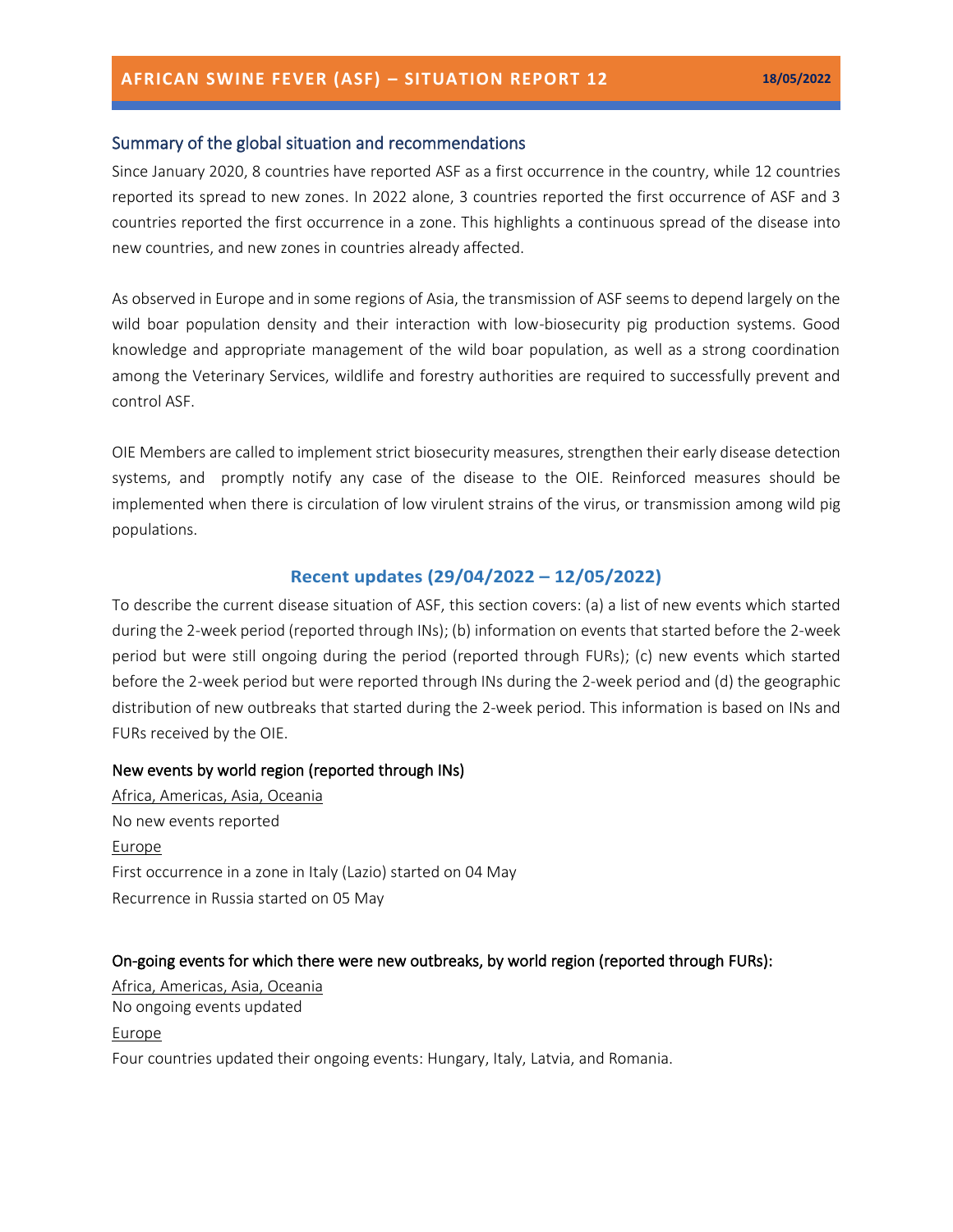## **AFRICAN SWINE FEVER (ASF) – SITUATION REPORT 12 18/05/2022**



*Figure 2: Map of ASF outbreaks which started during 29 April – 12 May 2022 in domestic animals and wildlife. Zoomed views of areas where updates occurred in the last period are provided as well.*